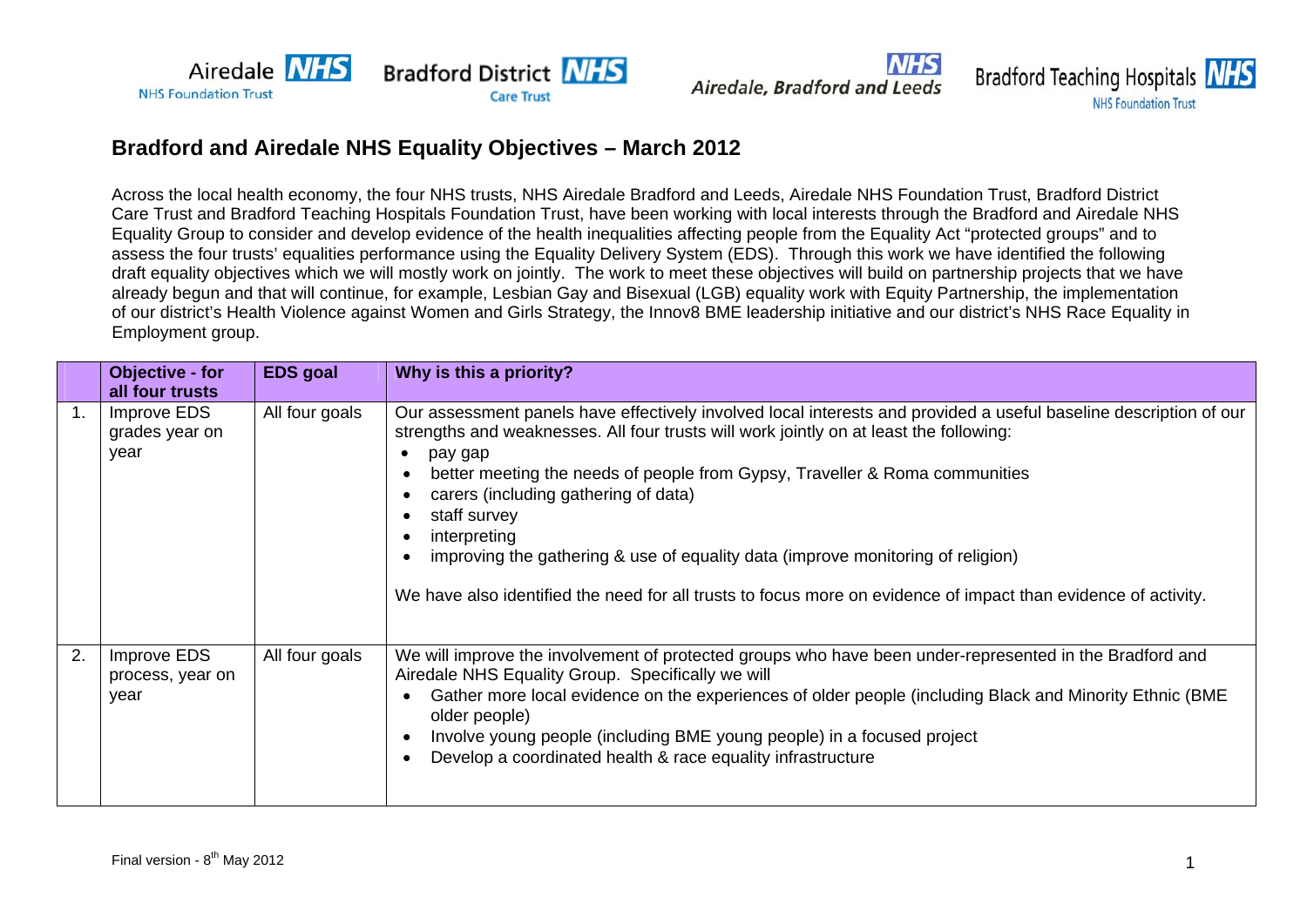|    | <b>Objective - for</b><br>all four trusts                                                                                                                           | <b>EDS</b> goal                                                                                  | Why is this a priority?                                                                                                                                                                                                                                                                                                                                                                                                                                                                                                                                                                                                                                        |
|----|---------------------------------------------------------------------------------------------------------------------------------------------------------------------|--------------------------------------------------------------------------------------------------|----------------------------------------------------------------------------------------------------------------------------------------------------------------------------------------------------------------------------------------------------------------------------------------------------------------------------------------------------------------------------------------------------------------------------------------------------------------------------------------------------------------------------------------------------------------------------------------------------------------------------------------------------------------|
| 3. | Ensure that<br>services better<br>meet the needs of<br>trans people                                                                                                 | 1. Better<br>health<br>outcomes for<br>all<br>2. Improved<br>patient access<br>and<br>experience | Across all four trusts, and all four goals, the protected group with the lowest Equality Delivery System grades is<br>transgender people. Bradford District Care Trust has developed a policy and 94 staff members have attended<br>five trans awareness seminars. Bradford Teaching Hospitals Foundation Trust has been involved in a regional<br>group developing a protocol for the provision of hospital services to trans people.<br>We recognise that we do not have sufficient information about the health needs and experiences of trans people<br>and that we need to work to make NHS services more welcoming and inclusive of trans service users. |
| 4. | Make information<br>more accessible -<br>to better meet<br>needs of visually<br>impaired people,<br>Deaf people and<br>people with<br>language /<br>literacy issues | 1. Better health<br>outcomes for<br>all<br>2. Improved<br>patient access<br>and<br>experience    | A strong theme of the additional evidence submitted by EDS panel members has been the inaccessibility of<br>much NHS information to visually impaired people, Deaf people and people from the Gypsy, Traveller & Roma<br>communities and people with literacy / languages issues.                                                                                                                                                                                                                                                                                                                                                                              |
| 5. | Improve the<br>access and<br>experience of<br><b>BME</b> patients and<br>service users                                                                              | 2. Improved<br>patient access<br>and<br>experience                                               | Evidence from the GP patient survey, from focus groups and interviews with Muslim people using palliative care<br>services and BME people using maternity services and from the mental health reading of rights audit show poor<br>experiences and lower levels of satisfaction amongst BME people.                                                                                                                                                                                                                                                                                                                                                            |
| 6. | Reduce inequality<br>experienced by<br><b>BME</b> staff and<br>applicants.                                                                                          | 3.<br>Empowered,<br>engaged and<br>well-supported<br>staff                                       | Evidence of the significantly lower proportions of BME job applicants who are shortlisted and of BME<br>interviewees who are appointed in all our trusts, the disproportionate representation of BME staff in disciplinary<br>hearings in some of our trusts and the lower levels of BME staff satisfaction in the staff survey for some of our<br>trusts all indicate that this needs to be a priority.                                                                                                                                                                                                                                                       |